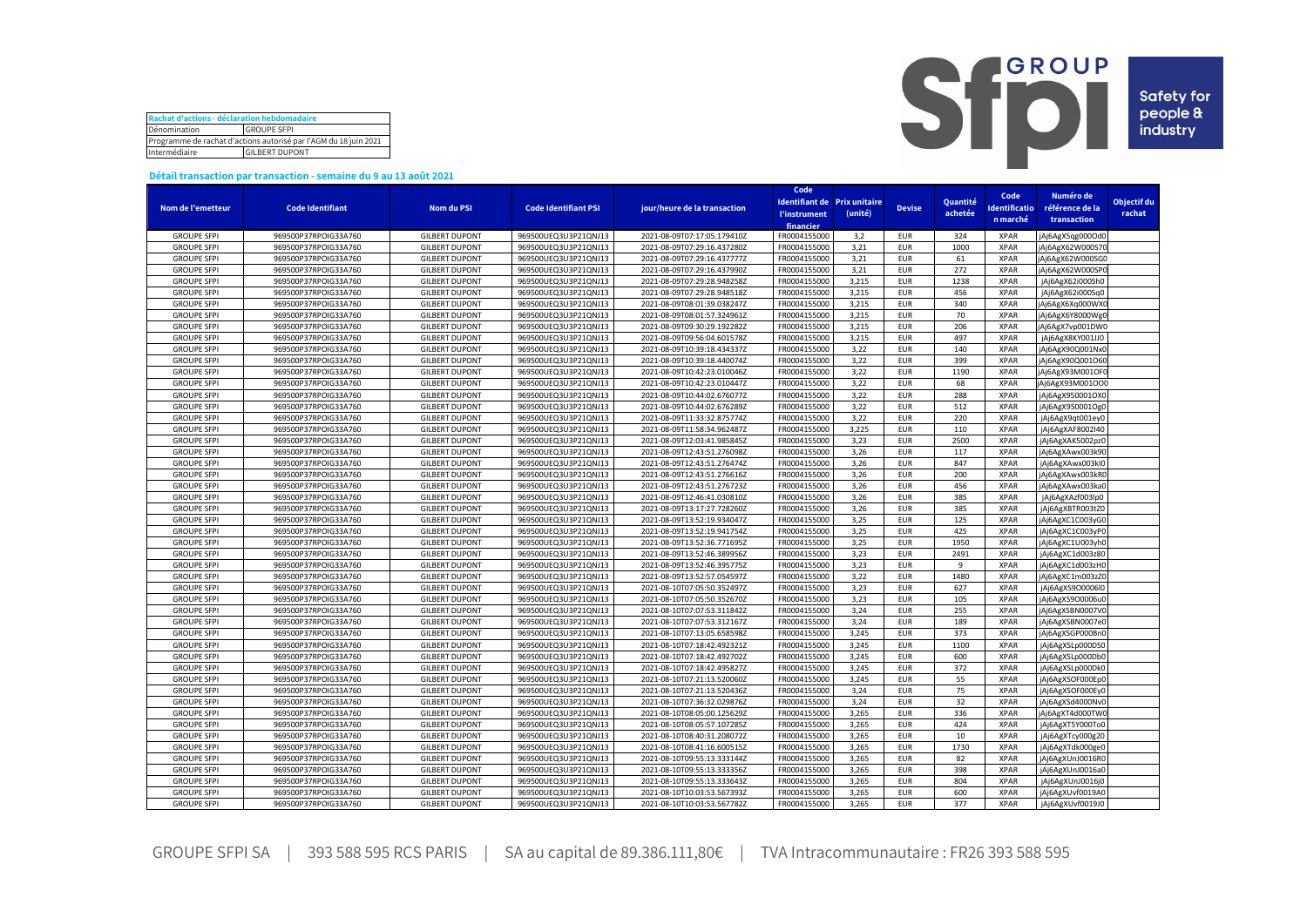|                                          |                                              |                                                |                                              |                                                            |                              |                |                          |                |                            | <b>GROUP</b>                         |                   |
|------------------------------------------|----------------------------------------------|------------------------------------------------|----------------------------------------------|------------------------------------------------------------|------------------------------|----------------|--------------------------|----------------|----------------------------|--------------------------------------|-------------------|
|                                          |                                              |                                                |                                              |                                                            |                              |                |                          |                |                            |                                      |                   |
|                                          |                                              |                                                |                                              |                                                            |                              |                |                          |                |                            |                                      | <b>Safety for</b> |
| <b>GROUPE SFPI</b>                       | 969500P37RPOIG33A760                         | <b>GILBERT DUPONT</b>                          | 969500UEQ3U3P21QNJ13                         | 2021-08-10T10:03:53.567980Z                                | FR0004155000                 | 3,265          | EUR.                     | <b>B</b> 9 I   | <b>XPA</b>                 | jAj6AgXUvf00:                        | people &          |
| <b>GROUPE SFPI</b>                       | 969500P37RPOIG33A760                         | <b>GILBERT DUPONT</b>                          | 969500UEQ3U3P21QNJ13                         | 2021-08-10T10:26:00.490983Z                                | FR0004155000                 | 3,24           |                          | 740 I          | XP <sub>A</sub>            | <b>JAJAACXI</b><br>H400              | industry          |
| <b>GROUPE SFPI</b>                       | 969500P37RPOIG33A760                         | <b>GILBERT DUPONT</b>                          | 969500UEQ3U3P21QNJ13                         | 2021-08-10T10:39:30.901298Z                                | FR0004155000                 | 3,235          | EUR                      | 593            | <b>XPAR</b>                | <b>XVUA00</b><br><b>iAi6A</b>        |                   |
| <b>GROUPE SFPI</b>                       | 969500P37RPOIG33A760                         | <b>GILBERT DUPONT</b>                          | 969500UEQ3U3P21QNJ13                         | 2021-08-10T10:39:30.901489Z                                | FR0004155000                 | 3,235          | <b>EUR</b>               | 103            | <b>XPAR</b>                | jAj6AgXVUA001G60                     |                   |
| <b>GROUPE SFPI</b>                       | 969500P37RPOIG33A760                         | <b>GILBERT DUPONT</b>                          | 969500UEQ3U3P21QNJ13                         | 2021-08-10T10:59:44.501630Z                                | FR0004155000                 | 3,235          | <b>EUR</b>               | 1804           | <b>XPAR</b>                | jAj6AgXVni001QXC                     |                   |
| <b>GROUPE SFPI</b><br><b>GROUPE SFPI</b> | 969500P37RPOIG33A760<br>969500P37RPOIG33A760 | <b>GILBERT DUPONT</b><br><b>GILBERT DUPONT</b> | 969500UEQ3U3P21QNJ13<br>969500UEQ3U3P21QNJ13 | 2021-08-10T12:27:59.071828Z<br>2021-08-10T12:27:59.072096Z | FR0004155000<br>FR0004155000 | 3,23<br>3,23   | <b>EUR</b><br><b>EUR</b> | 888<br>117     | <b>XPAR</b><br><b>XPAR</b> | jAj6AgXXB9001vS0<br>jAj6AgXXB9001vb0 |                   |
| <b>GROUPE SFPI</b>                       | 969500P37RPOIG33A760                         | <b>GILBERT DUPONT</b>                          | 969500UEQ3U3P21QNJ13                         | 2021-08-10T12:27:59.502165Z                                | FR0004155000                 | 3,23           | <b>EUR</b>               | 1495           | <b>XPAR</b>                | jAj6AgXXB9001vkC                     |                   |
| <b>GROUPE SFPI</b>                       | 969500P37RPOIG33A760                         | <b>GILBERT DUPONT</b>                          | 969500UEQ3U3P21QNJ13                         | 2021-08-10T14:05:00.620586Z                                | FR0004155000                 | 3,23           | <b>EUR</b>               | 275            | <b>XPAR</b>                | jAj6AgXYh2002ny                      |                   |
| <b>GROUPE SFPI</b>                       | 969500P37RPOIG33A760                         | <b>GILBERT DUPONT</b>                          | 969500UEQ3U3P21QNJ13                         | 2021-08-10T14:05:00.620748Z                                | FR0004155000                 | 3,23           | <b>EUR</b>               | 143            | <b>XPAR</b>                | jAj6AgXYh2002o70                     |                   |
| <b>GROUPE SFPI</b>                       | 969500P37RPOIG33A760                         | <b>GILBERT DUPONT</b>                          | 969500UEQ3U3P21QNJ13                         | 2021-08-10T14:05:00.620865Z                                | FR0004155000                 | 3,23           | <b>EUR</b>               | 2082           | <b>XPAR</b>                | jAj6AgXYh2002oG0                     |                   |
| <b>GROUPE SFPI</b>                       | 969500P37RPOIG33A760                         | <b>GILBERT DUPONT</b>                          | 969500UEQ3U3P21QNJ13                         | 2021-08-11T07:12:32.758917Z                                | FR0004155000                 | 3,23           | <b>EUR</b>               | 323            | <b>XPAR</b>                | jAj6AgXojQ000Cm                      |                   |
| <b>GROUPE SFPI</b>                       | 969500P37RPOIG33A760                         | <b>GILBERT DUPONT</b>                          | 969500UEQ3U3P21QNJ13                         | 2021-08-11T07:12:32.759193Z                                | FR0004155000                 | 3,23           | <b>EUR</b>               | 2806           | <b>XPAR</b>                | jAj6AgXojQ000Cv0                     |                   |
| <b>GROUPE SFPI</b>                       | 969500P37RPOIG33A760                         | <b>GILBERT DUPONT</b>                          | 969500UEQ3U3P21QNJ13                         | 2021-08-11T07:31:46.683895Z                                | FR0004155000                 | 3,22           | <b>EUR</b>               | 2500           | <b>XPAR</b>                | jAj6AgXp21000HxC                     |                   |
| <b>GROUPE SFPI</b>                       | 969500P37RPOIG33A760                         | <b>GILBERT DUPONT</b>                          | 969500UEQ3U3P21QNJ13                         | 2021-08-11T07:31:46.686363Z                                | FR0004155000                 | 3,2            | <b>EUR</b>               | 556            | <b>XPAR</b>                | jAj6AgXp21000I60                     |                   |
| <b>GROUPE SFP</b><br><b>GROUPE SFPI</b>  | 969500P37RPOIG33A760<br>969500P37RPOIG33A760 | <b>GILBERT DUPONT</b><br><b>GILBERT DUPONT</b> | 969500UEQ3U3P21QNJ13<br>969500UEQ3U3P21QNJ13 | 2021-08-11T07:31:46.6877582<br>2021-08-11T07:38:18.892860Z | FR0004155000<br>FR0004155000 | 3,2<br>3,2     | <b>EUR</b><br><b>EUR</b> | 155<br>1789    | <b>XPAR</b><br><b>XPAR</b> | jAj6AgXp21000IF0                     |                   |
| <b>GROUPE SFPI</b>                       | 969500P37RPOIG33A760                         | <b>GILBERT DUPONT</b>                          | 969500UEQ3U3P21QNJ13                         | 2021-08-11T10:56:20.928795Z                                | FR0004155000                 | 3,225          | <b>EUR</b>               | 650            | <b>XPAR</b>                | jAj6AgXp8K000Jq0<br>jAj6AgXsE0001Rd0 |                   |
| <b>GROUPE SFPI</b>                       | 969500P37RPOIG33A760                         | <b>GILBERT DUPONT</b>                          | 969500UEQ3U3P21QNJ13                         | 2021-08-11T10:56:20.929136Z                                | FR0004155000                 | 3,225          | <b>EUR</b>               | 485            | <b>XPAR</b>                | jAj6AgXsE0001Rm0                     |                   |
| <b>GROUPE SFP</b>                        | 969500P37RPOIG33A760                         | <b>GILBERT DUPONT</b>                          | 969500UEQ3U3P21QNJ13                         | 2021-08-11T10:56:20.9292712                                | FR0004155000                 | 3,225          | <b>EUR</b>               | 95             | <b>XPAR</b>                | jAj6AgXsE0001RvC                     |                   |
| <b>GROUPE SFPI</b>                       | 969500P37RPOIG33A760                         | <b>GILBERT DUPONT</b>                          | 969500UEQ3U3P21QNJ13                         | 2021-08-11T10:56:20.929416Z                                | FR0004155000                 | 3,225          | <b>EUR</b>               | 6              | <b>XPAR</b>                | jAj6AgXsE0001S40                     |                   |
| <b>GROUPE SFPI</b>                       | 969500P37RPOIG33A760                         | <b>GILBERT DUPONT</b>                          | 969500UEQ3U3P21QNJ13                         | 2021-08-11T13:13:44.198036Z                                | FR0004155000                 | 3,25           | <b>EUR</b>               | 1000           | <b>XPAR</b>                | jAj6AgXuMy0028t0                     |                   |
| <b>GROUPE SFPI</b>                       | 969500P37RPOIG33A760                         | <b>GILBERT DUPONT</b>                          | 969500UEQ3U3P21QNJ13                         | 2021-08-11T13:13:44.198203Z                                | FR0004155000                 | 3,25           | <b>EUR</b>               | 1500           | <b>XPAR</b>                | jAj6AgXuMy002920                     |                   |
| <b>GROUPE SFPI</b>                       | 969500P37RPOIG33A760                         | <b>GILBERT DUPONT</b>                          | 969500UEQ3U3P21QNJ13                         | 2021-08-11T13:13:51.472470Z                                | FR0004155000                 | 3,25           | <b>EUR</b>               | 393            | <b>XPAR</b>                | jAj6AgXuN50029KI                     |                   |
| <b>GROUPE SFPI</b>                       | 969500P37RPOIG33A760                         | <b>GILBERT DUPONT</b>                          | 969500UEQ3U3P21QNJ13                         | 2021-08-11T13:13:51.472650Z                                | FR0004155000                 | 3,25           | <b>EUR</b>               | 2107           | <b>XPAR</b>                | jAj6AgXuN50029T                      |                   |
| <b>GROUPE SFPI</b>                       | 969500P37RPOIG33A760                         | <b>GILBERT DUPONT</b><br><b>GILBERT DUPONT</b> | 969500UEQ3U3P21QNJ13                         | 2021-08-11T13:24:42.299679Z                                | FR0004155000                 | 3,245          | <b>EUR</b>               | 1264           | <b>XPAR</b><br><b>XPAR</b> | jAj6AgXuXZ002Fv0                     |                   |
| <b>GROUPE SFPI</b><br><b>GROUPE SFPI</b> | 969500P37RPOIG33A760<br>969500P37RPOIG33A760 | <b>GILBERT DUPONT</b>                          | 969500UEQ3U3P21QNJ13<br>969500UEQ3U3P21QNJ13 | 2021-08-11T14:37:27.355660Z<br>2021-08-11T14:37:27.355849Z | FR0004155000<br>FR0004155000 | 3,23<br>3,23   | <b>EUR</b><br><b>EUR</b> | 2282<br>28     | <b>XPAR</b>                | jAj6AgXvfx003b10<br>jAj6AgXvfx003bAC |                   |
| <b>GROUPE SFPI</b>                       | 969500P37RPOIG33A760                         | <b>GILBERT DUPONT</b>                          | 969500UEQ3U3P21QNJ13                         | 2021-08-11T14:37:27.355962Z                                | FR0004155000                 | 3,23           | <b>EUR</b>               | 190            | <b>XPAR</b>                | jAj6AgXvfx003bJ0                     |                   |
| <b>GROUPE SFPI</b>                       | 969500P37RPOIG33A760                         | <b>GILBERT DUPONT</b>                          | 969500UEQ3U3P21QNJ13                         | 2021-08-12T07:26:25.945552Z                                | FR0004155000                 | 3,235          | <b>EUR</b>               | 446            | <b>XPAR</b>                | jAj6AgYBQP000Cb                      |                   |
| <b>GROUPE SFPI</b>                       | 969500P37RPOIG33A760                         | <b>GILBERT DUPONT</b>                          | 969500UEQ3U3P21QNJ13                         | 2021-08-12T07:26:25.945748Z                                | FR0004155000                 | 3,235          | <b>EUR</b>               | 2917           | <b>XPAR</b>                | jAj6AgYBQP000Ck                      |                   |
| <b>GROUPE SFP</b>                        | 969500P37RPOIG33A760                         | <b>GILBERT DUPONT</b>                          | 969500UEQ3U3P21QNJ13                         | 2021-08-12T08:03:15.018766Z                                | FR0004155000                 | 3,23           | <b>EUR</b>               | 2500           | <b>XPAR</b>                | jAj6AgYC02000TsC                     |                   |
| <b>GROUPE SFPI</b>                       | 969500P37RPOIG33A760                         | <b>GILBERT DUPONT</b>                          | 969500UEQ3U3P21QNJ13                         | 2021-08-12T10:58:30.710734Z                                | FR0004155000                 | 3,23           | <b>EUR</b>               | 597            | <b>XPAR</b>                | jAj6AgYEje001Yt0                     |                   |
| <b>GROUPE SFPI</b>                       | 969500P37RPOIG33A760                         | <b>GILBERT DUPONT</b>                          | 969500UEQ3U3P21QNJ13                         | 2021-08-12T10:58:40.446244Z                                | FR0004155000                 | 3,235          | <b>EUR</b>               | 200            | <b>XPAR</b>                | jAj6AgYEjo001Z20                     |                   |
| <b>GROUPE SFPI</b>                       | 969500P37RPOIG33A760                         | <b>GILBERT DUPONT</b>                          | 969500UEQ3U3P21QNJ13                         | 2021-08-12T10:58:40.446452Z                                | FR0004155000                 | 3,235          | <b>EUR</b>               | 1703           | <b>XPAR</b>                | jAj6AgYEjo001ZB0                     |                   |
| <b>GROUPE SFPI</b><br><b>GROUPE SFPI</b> | 969500P37RPOIG33A760<br>969500P37RPOIG33A760 | <b>GILBERT DUPONT</b><br><b>GILBERT DUPONT</b> | 969500UEQ3U3P21QNJ13<br>969500UEQ3U3P21QNJ13 | 2021-08-12T10:58:49.884194Z                                | FR0004155000<br>FR0004155000 | 3,235          | <b>EUR</b><br><b>EUR</b> | 200<br>1734    | <b>XPAR</b><br><b>XPAR</b> | jAj6AgYEjx001ZK0                     |                   |
| <b>GROUPE SFPI</b>                       | 969500P37RPOIG33A760                         | <b>GILBERT DUPONT</b>                          | 969500UEQ3U3P21QNJ13                         | 2021-08-12T10:58:49.884410Z<br>2021-08-12T10:58:53.101633Z | FR0004155000                 | 3,235<br>3,235 | <b>EUR</b>               | $\overline{2}$ | <b>XPAR</b>                | jAj6AgYEjx001ZT0<br>jAj6AgYEjz001Zc0 |                   |
| <b>GROUPE SFPI</b>                       | 969500P37RPOIG33A760                         | <b>GILBERT DUPONT</b>                          | 969500UEQ3U3P21QNJ13                         | 2021-08-12T12:26:39.818210Z                                | FR0004155000                 | 3,25           | <b>EUR</b>               | 118            | <b>XPAR</b>                | jAj6AgYG6x001tl0                     |                   |
| <b>GROUPE SFPI</b>                       | 969500P37RPOIG33A760                         | <b>GILBERT DUPONT</b>                          | 969500UEQ3U3P21QNJ13                         | 2021-08-12T12:26:39.818424Z                                | FR0004155000                 | 3,25           | <b>EUR</b>               | 2382           | <b>XPAR</b>                | jAj6AgYG6x001tR0                     |                   |
| <b>GROUPE SFPI</b>                       | 969500P37RPOIG33A760                         | <b>GILBERT DUPONT</b>                          | 969500UEQ3U3P21QNJ13                         | 2021-08-12T12:43:46.538793Z                                | FR0004155000                 | 3,24           | <b>EUR</b>               | 500            | <b>XPAR</b>                | Aj6AgYGNW001vlC                      |                   |
| <b>GROUPE SFPI</b>                       | 969500P37RPOIG33A760                         | <b>GILBERT DUPONT</b>                          | 969500UEQ3U3P21QNJ13                         | 2021-08-12T12:43:46.539005Z                                | FR0004155000                 | 3,24           | <b>EUR</b>               | 2000           | <b>XPAR</b>                | Aj6AgYGNW001vu0                      |                   |
| <b>GROUPE SFPI</b>                       | 969500P37RPOIG33A760                         | <b>GILBERT DUPONT</b>                          | 969500UEQ3U3P21QNJ13                         | 2021-08-12T12:59:20.223041Z                                | FR0004155000                 | 3,235          | <b>EUR</b>               | 564            | <b>XPAR</b>                | jAj6AgYGcZ001yt0                     |                   |
| <b>GROUPE SFPI</b>                       | 969500P37RPOIG33A760                         | <b>GILBERT DUPONT</b>                          | 969500UEQ3U3P21QNJ13                         | 2021-08-12T13:52:35.970540Z                                | FR0004155000                 | 3,24           | <b>EUR</b>               | 310            | <b>XPAR</b>                | jAj6AgYHS70026iC                     |                   |
| <b>GROUPE SFPI</b>                       | 969500P37RPOIG33A760                         | <b>GILBERT DUPONT</b>                          | 969500UEQ3U3P21QNJ13                         | 2021-08-12T13:52:35.970848Z                                | FR0004155000                 | 3,24           | <b>EUR</b>               | 500            | <b>XPAR</b>                | jAj6AgYHS70026r0                     |                   |
| <b>GROUPE SFPI</b>                       | 969500P37RPOIG33A760                         | <b>GILBERT DUPONT</b><br><b>GILBERT DUPONT</b> | 969500UEQ3U3P21QNJ13                         | 2021-08-12T13:52:35.970986Z                                | FR0004155000                 | 3,24           | <b>EUR</b><br><b>EUR</b> | 452            | <b>XPAR</b><br><b>XPAR</b> | jAj6AgYHS7002700                     |                   |
| <b>GROUPE SFPI</b><br><b>GROUPE SFP</b>  | 969500P37RPOIG33A760<br>969500P37RPOIG33A760 | <b>GILBERT DUPONT</b>                          | 969500UEQ3U3P21QNJ13<br>969500UEQ3U3P21QNJ13 | 2021-08-12T13:52:35.971117Z<br>2021-08-13T09:06:24.440200Z | FR0004155000<br>FR0004155000 | 3,24<br>3,27   | <b>EUR</b>               | 1238<br>985    | <b>XPAR</b>                | jAj6AgYHS7002790<br>jAj6AgYZSi005Bg0 |                   |
| <b>GROUPE SFPI</b>                       | 969500P37RPOIG33A760                         | <b>GILBERT DUPONT</b>                          | 969500UEQ3U3P21QNJ13                         | 2021-08-13T09:06:24.440426Z                                | FR0004155000                 | 3,27           | <b>EUR</b>               | 500            | <b>XPAR</b>                | jAj6AgYZSi005Bp0                     |                   |
| <b>GROUPE SFPI</b>                       | 969500P37RPOIG33A760                         | <b>GILBERT DUPONT</b>                          | 969500UEQ3U3P21QNJ13                         | 2021-08-13T09:06:24.440574Z                                | FR0004155000                 | 3,27           | <b>EUR</b>               | 550            | <b>XPAR</b>                | jAj6AgYZSi005By0                     |                   |
| <b>GROUPE SFPI</b>                       | 969500P37RPOIG33A760                         | <b>GILBERT DUPONT</b>                          | 969500UEQ3U3P21QNJ13                         | 2021-08-13T09:06:24.440709Z                                | FR0004155000                 | 3,27           | <b>EUR</b>               | 65             | <b>XPAR</b>                | jAj6AgYZSi005C70                     |                   |
| <b>GROUPE SFP</b>                        | 969500P37RPOIG33A760                         | <b>GILBERT DUPONT</b>                          | 969500UEQ3U3P21QNJ13                         | 2021-08-13T09:06:24.442399Z                                | FR0004155000                 | 3,27           | <b>EUR</b>               | 270            | <b>XPAR</b>                | jAj6AgYZSi005CGC                     |                   |
| <b>GROUPE SFPI</b>                       | 969500P37RPOIG33A760                         | <b>GILBERT DUPONT</b>                          | 969500UEQ3U3P21QNJ13                         | 2021-08-13T09:16:15.306952Z                                | FR0004155000                 | 3,28           | <b>EUR</b>               | 204            | <b>XPAR</b>                | jAj6AgYZcF005ydC                     |                   |
| <b>GROUPE SFPI</b>                       | 969500P37RPOIG33A760                         | <b>GILBERT DUPONT</b>                          | 969500UEQ3U3P21QNJ13                         | 2021-08-13T09:16:15.307152Z                                | FR0004155000                 | 3,28           | <b>EUR</b>               | 94             | <b>XPAR</b>                | jAj6AgYZcF005ym0                     |                   |
| <b>GROUPE SFPI</b>                       | 969500P37RPOIG33A760                         | <b>GILBERT DUPONT</b>                          | 969500UEQ3U3P21QNJ13                         | 2021-08-13T09:31:11.667075Z                                | FR0004155000                 | 3,28           | <b>EUR</b>               | 1000           | <b>XPAR</b>                | jAj6AgYZqg007UI0                     |                   |
| <b>GROUPE SFPI</b>                       | 969500P37RPOIG33A760                         | <b>GILBERT DUPONT</b>                          | 969500UEQ3U3P21QNJ13                         | 2021-08-13T09:36:59.633452Z                                | FR0004155000                 | 3,28           | <b>EUR</b>               | 1000           | <b>XPAR</b>                | jAj6AgYZwJ007aK0                     |                   |
| <b>GROUPE SFPI</b><br><b>GROUPE SFPI</b> | 969500P37RPOIG33A760<br>969500P37RPOIG33A760 | <b>GILBERT DUPONT</b><br><b>GILBERT DUPONT</b> | 969500UEQ3U3P21QNJ13<br>969500UEQ3U3P21QNJ13 | 2021-08-13T10:01:54.636204Z<br>2021-08-13T10:01:54.636383Z | FR0004155000<br>FR0004155000 | 3,29<br>3,29   | <b>EUR</b><br><b>EUR</b> | 600<br>84      | <b>XPAR</b><br><b>XPAR</b> | Aj6AgYaKQ00Ayw<br>jAj6AgYaKQ00Az50   |                   |
| <b>GROUPE SFPI</b>                       | 969500P37RPOIG33A760                         | <b>GILBERT DUPONT</b>                          | 969500UEQ3U3P21QNJ13                         | 2021-08-13T10:02:06.101740Z                                | FR0004155000                 | 3,295          | <b>EUR</b>               | 1646           | <b>XPAR</b>                | jAj6AgYaKc00AzN0                     |                   |
| <b>GROUPE SFPI</b>                       | 969500P37RPOIG33A760                         | <b>GILBERT DUPONT</b>                          | 969500UEQ3U3P21QNJ13                         | 2021-08-13T10:02:06.101919Z                                | FR0004155000                 | 3,295          | <b>EUR</b>               | 42             | <b>XPAR</b>                | jAj6AgYaKc00AzW                      |                   |
| <b>GROUPE SFPI</b>                       | 969500P37RPOIG33A760                         | <b>GILBERT DUPONT</b>                          | 969500UEQ3U3P21QNJ13                         | 2021-08-13T10:02:06.149602Z                                | FR0004155000                 | 3,295          | <b>EUR</b>               | 812            | <b>XPAR</b>                | jAj6AgYaKc00Azf0                     |                   |